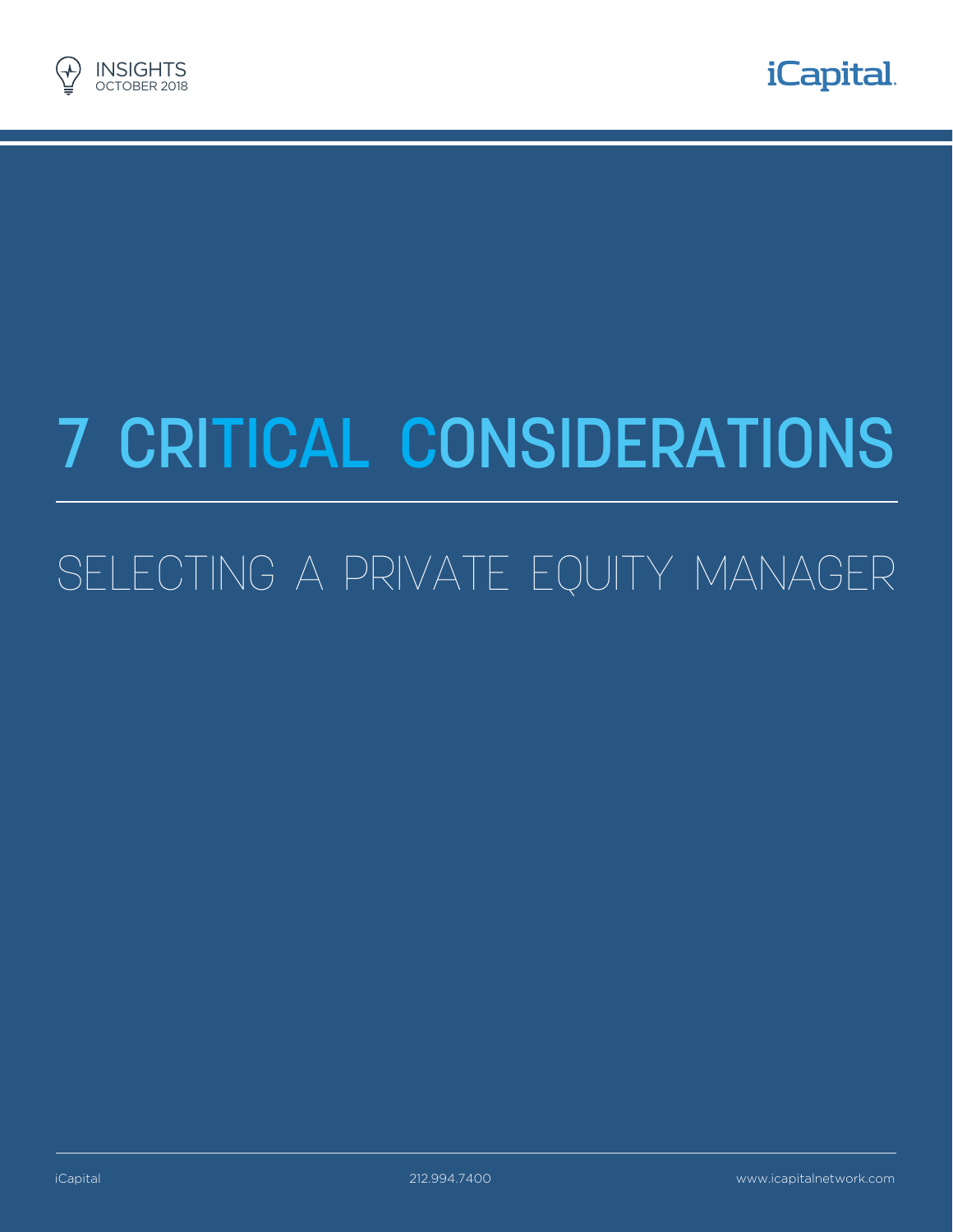Choosing the right private equity manager to invest with is crucial to achieving top-tier performance in an industry where the return dispersion is massive. In today's low return environment, a growing number of individual investors have been taking a closer look at private equity, which has outperformed the S&P 500 Index by over 500 basis points over the last 20 years.' While this premium is substantial, it may understate the outperformance of private equity when you consider that there are over 9,000 private equity firms globally<sup>2</sup> and the difference between top-quartile and bottom-quartile has been nearly 1,700 basis points over the last decade.<sup>3</sup>



This dispersion then begs the question of "How can an investor increase the likelihood of choosing the best managers in an industry that is thought to be less than transparent?" While there is no single factor to determine future returns, iCapital believes if investors can get a true understanding of the following 7 considerations during their diligence process, it can put them on a solid pathway during manager selection:

will match the historical returns of top quartile funds, or any funds, demonstrated in charts provided.

#### 1. VALUE CREATION METHODS

There are three primary value creation drivers, and managers usually employ all three. Investors should examine these attributes to look for consistent patterns and assign the highest value to growth in revenue and/or EBITDA.

**• Financial engineering** typically refers to increasing a company's leverage ratio or adjusting the capital structure to boost equity returns. While leverage

can be a useful tool to increase returns, it isn't without risk, as leverage magnifies both gains and losses. While applying debt in an acquisition model is an important method to create value (as debt is cheaper than equity), we generally view it as a commodity.

- Multiple expansion occurs when a manager sells a portfolio company at a higher entry valuation multiple than the multiple at which the manager acquired it (i.e., buying at 8x EBITDA and selling at 10x EBITDA). This can be evidence of a disciplined buying strategy and/or an experienced seller who knows how to optimize value by choosing the right time to sell.
- Revenue/EBITDA growth is mainly driven through a combination of operational improvements, streamlining costs, add-on acquisitions, and organic growth. Essentially, from entry to exit, if a private equity firm implements improvements in a company's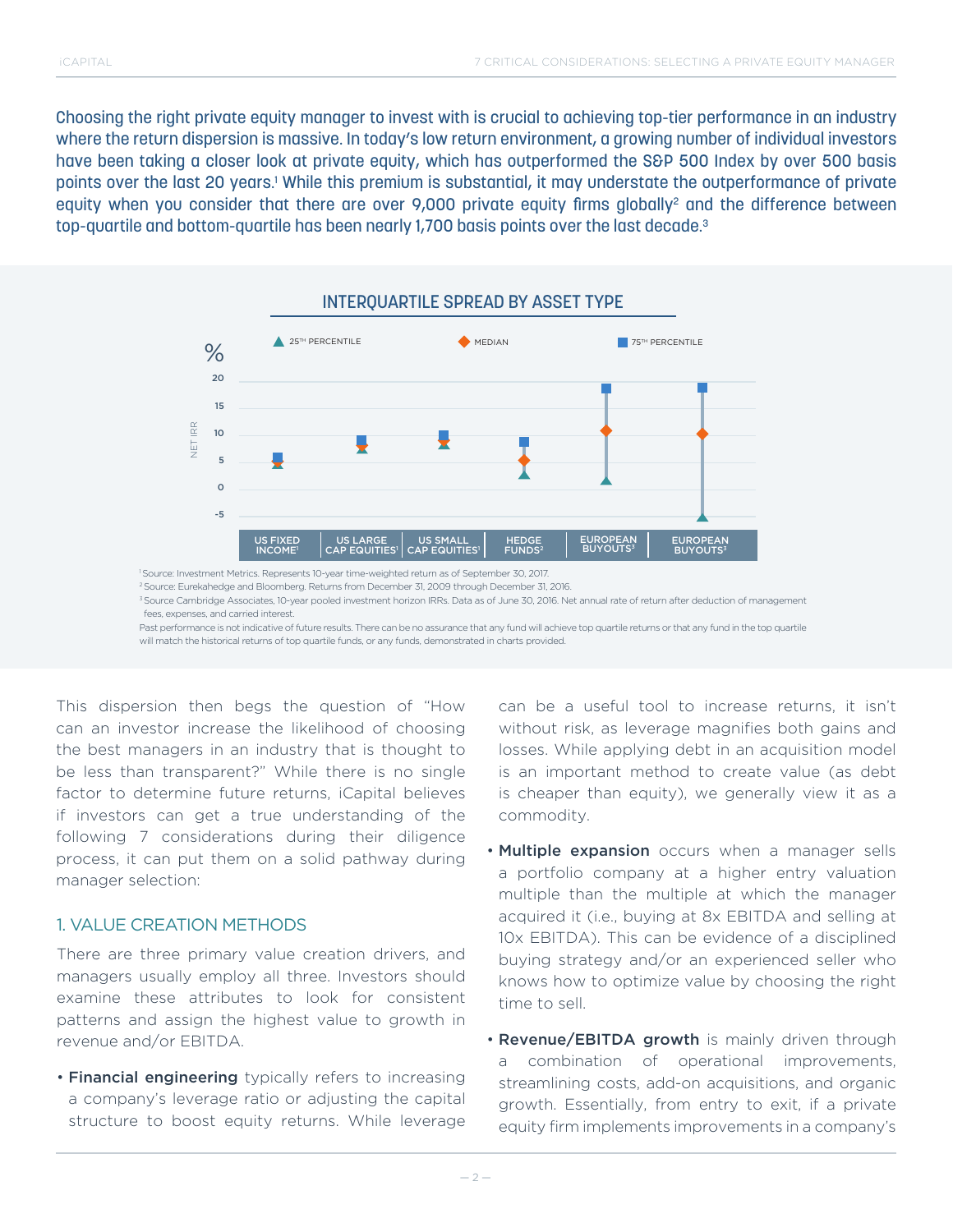financial performance, it should realize a gain on the investment even if it applied zero leverage and sold the portfolio company at the same multiple at which it was acquired. This is the most important driver and the hardest to consistently generate.

#### 2. INVESTMENT TEAM

It is critical to evaluate the capabilities of the team that will be sourcing, negotiating, monitoring and exiting the manager's investments. Prospective investors should investigate the backgrounds and experience of the investment professionals, as well as the team's continuity and experience in working effectively together. Investors should also understand the key person provisions in the legal documents to ensure that the appropriate investment professionals will be devoting a specific amount of time to the fund.

It is also important for investors to consider whether the terms of the fund properly align the economic interests of the investment team with those of their investors. If management fees represent a disproportionate amount of the manager's total compensation, it may reduce the incentive for the team to generate outsized returns. Further, investors should ensure that the most effective members of the investment team (who may not always be the most senior members) receive an appropriate portion of the fund's carried interest (the private equity firm's share of profits).

#### 3. DEAL SOURCING AND INVESTMENT PROCESS

A manager's ability to source a sufficient volume of high-quality investment opportunities is key, and an ability to identify and connect with target companies before competitors is a major differentiator. To generate proprietary opportunities, most private equity managers utilize a combination of their networks, cold calling programs, and the formation of specific investment themes within their core sectors. It is also critical that a manager has a structured process in place to prioritize and evaluate these opportunities efficiently.

### 4. TRACK RECORD

Investors should use both quantitative and qualitative analyses when examining historical performance. Focus on attributes such as:

- Sector
- Equity check size
- Source of investment
- Geography
- Lead investment professionals

#### 5. UNREALIZED PORTFOLIO

Typically, a meaningful proportion of the manager's past investments remain unrealized when the manager begins raising its next fund – which can mask a potential deterioration in the overall track record. It is important to analyze these unrealized companies to try to determine if they are on track to generate returns that will support, or even improve, the current valuation of the fund, or if they are underperforming, which will likely detract from the fund's overall value. In either case, it is important that the manager has the proper resources to oversee these companies through exit while deploying the new capital raised in the successor fund, in particular, any underperforming companies may absorb additional bandwidth as the team works to get them back on track.

#### 6. BENCHMARKING

While a manager's track record may be attractive on an absolute basis, certain vintage years have outperformed others due to favorable market conditions. It is crucial to compare the manager's historical performance to other funds in the same vintage year that pursued a similar investment strategy to determine relative performance.

Investors should also compare past performance to a relevant public market benchmark to measure the illiquidity premium that one should expect for investing in a private markets structure without daily liquidity.